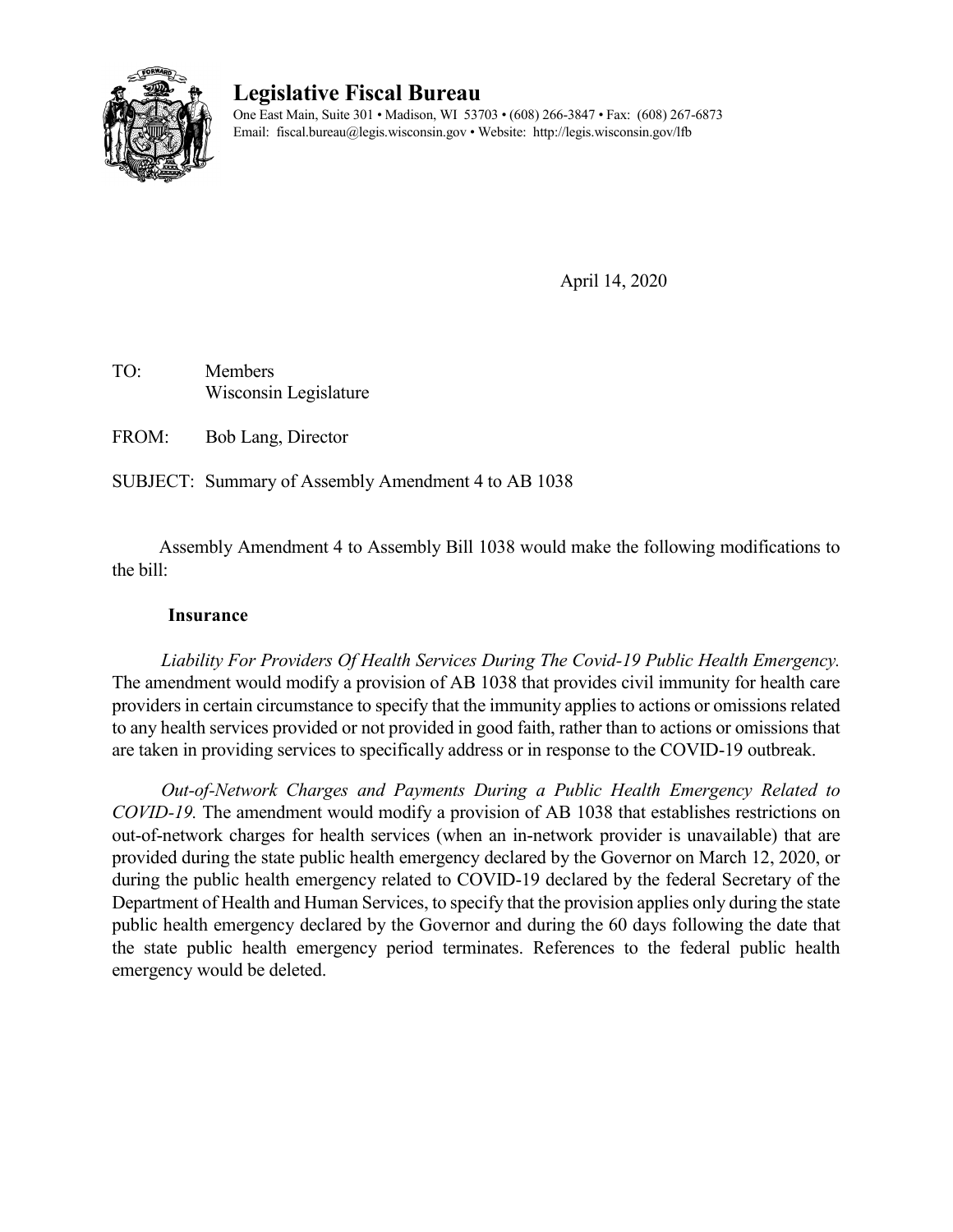#### **Public Instruction**

*Waivers For Private School Choice Programs, Special Needs Scholarship Programs, and Independent Charter Schools.* The bill provides DPI with authority to waive requirements related to the special needs scholarship program, private school choice programs, or independent charter school programs. Under the amendment, specify that such a waiver could be issued at any time beginning with the declaration of the current public health emergency on March 12, 2020, and ending on October 31, 2020. Delete the requirement in the bill that schools must be closed for at least ten school days in a school year by a local health officer or the Department of Health Services for the waiver to apply, and specify that the authority to waive requirements would only apply in the 2019- 20 school year.

Under the amendment, specify that waivers could be issued to establish an alternate deadline if the original deadline occurs during the period beginning on March 12, 2020, and ending on October 31, 2020, or for a deadline for a requirement that impacts a date during the period beginning on March 12, 2020, and ending on October 31, 2020. (The bill currently allows waivers to be issued for deadlines that occur or impact a date during the period beginning on the first day schools are closed by the local health officer or DHS and ending 120 days after the last day schools are closed.)

#### **Safety And Professional Services**

*Temporary Practice By Formerly Credentialed Health Care Providers.* Delete provisions in the bill relating to the issuance of temporary credentials by DSPS to certain health care professionals formerly credentialed in Wisconsin, including provisions specifying the types of health care providers who could be eligible for a temporary credential.

Instead, modify the bill to allow certain health care professionals formerly credentialed in Wisconsin to temporarily practice in the state without a current Wisconsin credential in the following circumstances.

Specify that, notwithstanding statutory prohibitions on practicing as a nurse, nurse-midwife, chiropractor, dentist, dental hygienist, physician, physician assistant, perfusionist, respiratory care practitioner, physical therapist, podiatrist, dietitian, occupational therapist, occupational therapist assistant, optometrist, pharmacist, acupuncturist, psychologist, clinical social worker, marriage and family therapist, professional counselor, psychotherapist, hearing instrument specialist, speechlanguage pathologist, audiologist, massage therapist or body work therapist unless credentialed under the appropriate statutory section, a health care provider may provide services within the scope of the credential that the health care provider previously held if all of the following apply: (a) practice by the health care provider is necessary for an identified health care facility to ensure the continued and safe delivery of health care services; (b) the identified health care facility's needs reasonably prevented the health care provider from obtaining a credential before beginning to provide health care services at the facility; (c) the health care provider applies for a temporary credential or permanent credential within ten days of beginning to provide health care services at a health care facility; and (d) the health care facility notifies the Department of Safety and Professional Services within five days of the date on which the health care provider begins providing health care services at the facility.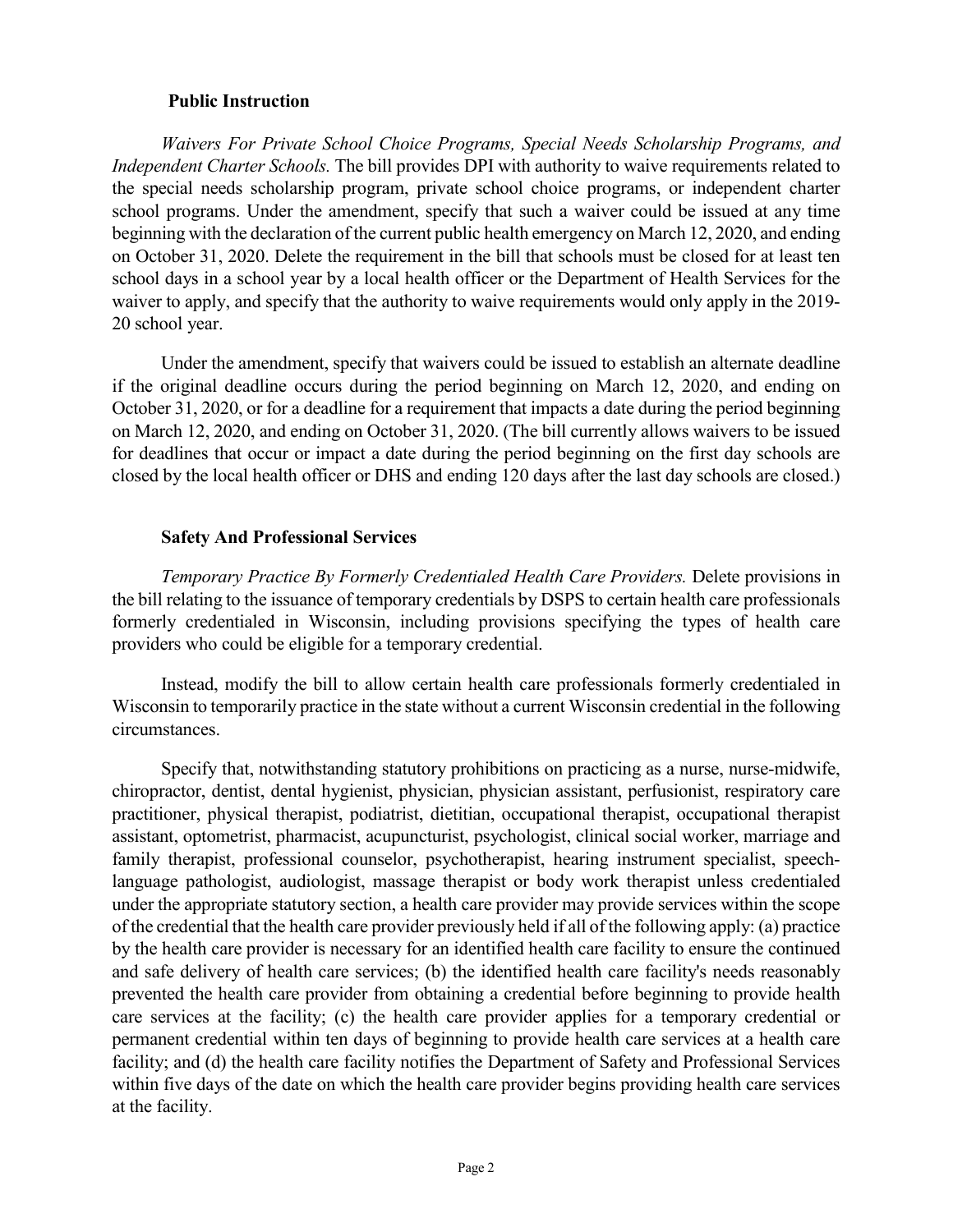Require that a health care provider who provides services authorized by a temporary credential granted under these provisions, must maintain malpractice insurance that satisfies the requirements of the profession for which the health care provider has been licensed or certified.

Specify that this provision does not apply 30 days after the conclusion of the period covered by the public health emergency declared on March 12, 2020, by Executive Order 72, including any extension.

Define "health care provider" to mean an individual who was at any time within the past five years, but is not currently, any of the following, if the individual's credential was never revoked, limited, suspended, or denied renewal: (a) a nurse under ch. 441 of the Wisconsin state statutes; (b) a chiropractor licensed under ch. 446 of the Wisconsin state statutes; (c) a dentist licensed under ch. 447 of the Wisconsin state statutes; (d) a physician, physician assistant, or perfusionist licensed under ch. 448 or a respiratory care practitioner certified under ch. 448 of the Wisconsin state statutes; (e) a physical therapist or physical therapist assistant licensed under ch. 448 or who holds a compact privilege under ch. 448 of the Wisconsin state statutes; (f) a podiatrist licensed under ch. 448 of the Wisconsin state statutes; (g) a dietitian certified under ch. 448 of the Wisconsin state statutes; (h) an athletic trainer licensed under ch. 448 of the Wisconsin state statutes; (i) an occupational therapist or occupational therapy assistant licensed under ch. 448 of the Wisconsin state statutes; (j) an optometrist licensed under ch. 449 of the Wisconsin state statutes; (k) a pharmacist licensed under ch. 450 of the Wisconsin state statutes; (l) an acupuncturist certified under a pharmacist licensed under ch. 451 of the Wisconsin state statutes; (m) a psychologist licensed under ch. 455 of the Wisconsin state statutes; (n) a social worker, marriage and family therapist, or professional counselor licensed under ch. 457 or an independent social worker or social worker certified under ch. 457 of the Wisconsin state statutes; (o) a speech-language pathologist or audiologist licensed under ch. 459 of the Wisconsin state statutes; or (p) a massage therapist or bodywork therapist licensed under ch. 460 of the Wisconsin state statutes.

Define "health care facility" to mean a system, care clinic, care provider, long-term care facility, or any other health care facility where health care services are provided.

Define "temporary credential" to mean a visiting, locum tenens, temporary, or similar nonpermanent license or certificate.

*Temporary Practice By Health Care Providers Credentialed In Another State.* Delete provisions in the bill relating to the issuance of temporary credentials by DSPS to certain health care professionals credentialed in another state, including provisions specifying the types of health care providers who could be eligible for a temporary credential.

Instead, modify the bill to allow certain health care professionals credentialed in another state or territory to temporarily practice in Wisconsin without a Wisconsin credential in the following circumstances.

Specify that, notwithstanding statutory prohibitions on practicing as a nurse, nurse-midwife, chiropractor, dentist, dental hygienist, physician, physician assistant, perfusionist, respiratory care practitioner, physical therapist, podiatrist, dietitian, occupational therapist, occupational therapist assistant, optometrist, pharmacist, acupuncturist, psychologist, clinical social worker, marriage and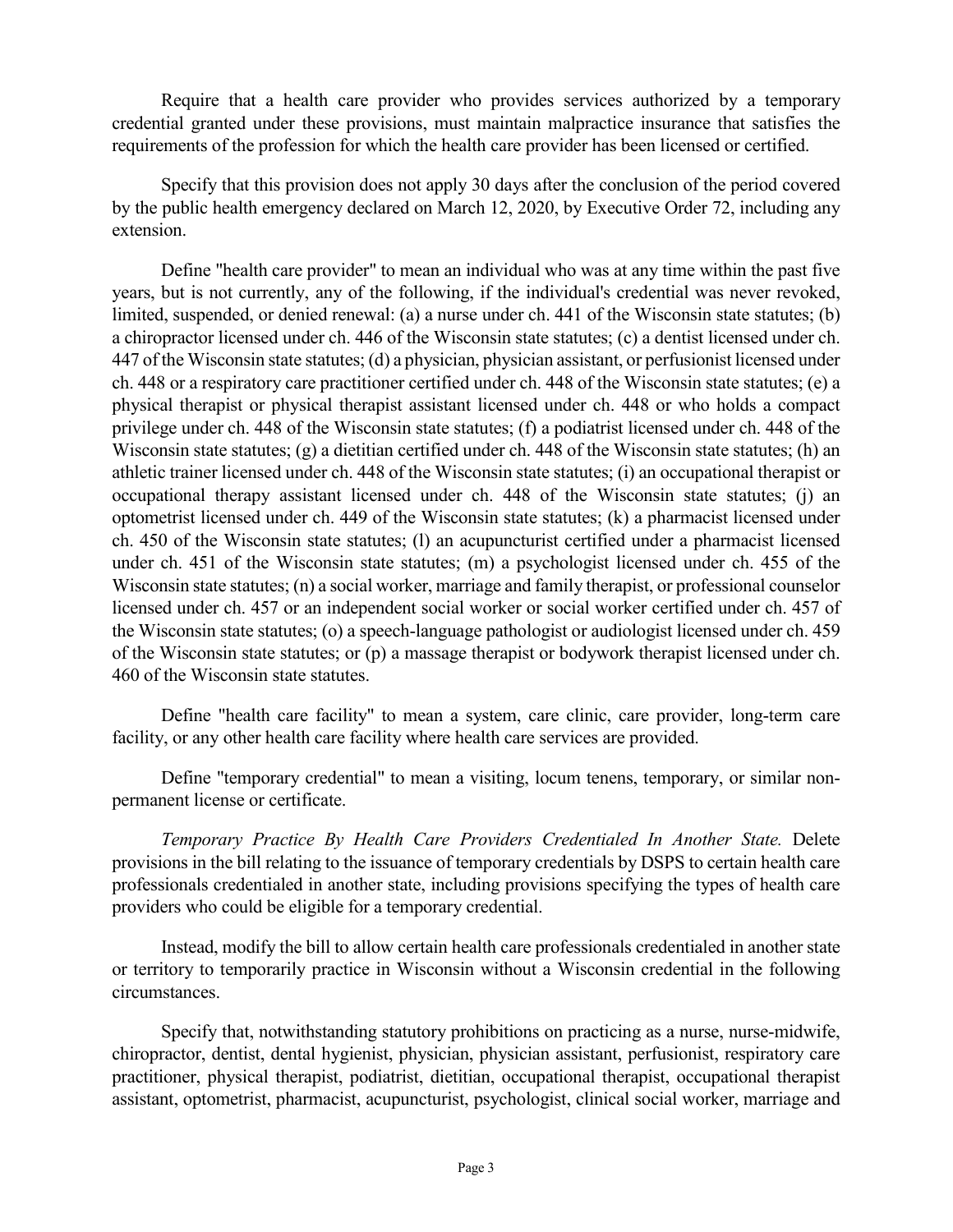family therapist, professional counselor, psychotherapist, hearing instrument specialist, speechlanguage pathologist, audiologist, massage therapist or body work therapist unless credentialed under the appropriate statutory section, a health care provider may provide services within the scope of the credential that the health care provider holds if all of the following apply: (a) practice by the health care provider is necessary for an identified health care facility to ensure the continued and safe delivery of health care services; (b) the identified health care facility's needs reasonably prevented the health care provider from obtaining a credential before beginning to provide health care services at the facility; (c) the health care provider applies for a temporary credential or permanent credential within ten days of beginning to provide health care services at a health care facility; and (d) the health care facility notifies the Department of Safety and Professional Services within five days of the date on which the health care provider begins providing health care services at the facility.

Require that a health care provider who provides services authorized by a temporary credential granted under these provisions, must maintain malpractice insurance that satisfies the requirements of the profession for which the health care provider has been licensed or certified.

Specify that this provision does not apply 30 days after the conclusion of the period covered by the public health emergency declared on March 12, 2020, by Executive Order 72, including any extension.

Define "health care provider" to mean an individual who holds a valid, unexpired license, certificate, or registration granted by another state or territory that authorizes or qualifies the individual to perform acts that are substantially the same as the acts that any of the following are licensed or certified to perform: (a) a nurse under ch. 441 of the Wisconsin state statutes; (b) a chiropractor licensed under ch. 446 of the Wisconsin state statutes; (c) a dentist licensed under ch. 447 of the Wisconsin state statutes; (d) a physician, physician assistant, or perfusionist licensed under ch. 448 or a respiratory care practitioner certified under ch. 448 of the Wisconsin state statutes; (e) a physical therapist or physical therapist assistant licensed under ch. 448 or who holds a compact privilege under ch. 448 of the Wisconsin state statutes; (f) a podiatrist licensed under ch. 448 of the Wisconsin state statutes; (g) a dietitian certified under ch. 448 of the Wisconsin state statutes; (h) an athletic trainer licensed under ch. 448 of the Wisconsin state statutes; (i) an occupational therapist or occupational therapy assistant licensed under ch. 448 of the Wisconsin state statutes; (j) an optometrist licensed under ch. 449 of the Wisconsin state statutes; (k) a pharmacist licensed under ch. 450 of the Wisconsin state statutes; (l) an acupuncturist certified under a pharmacist licensed under ch. 451 of the Wisconsin state statutes; (m) a psychologist licensed under ch. 455 of the Wisconsin state statutes; (n) a social worker, marriage and family therapist, or professional counselor licensed under ch. 457 or an independent social worker or social worker certified under ch. 457 of the Wisconsin state statutes; (o) a speech-language pathologist or audiologist licensed under ch. 459 of the Wisconsin state statutes; or (p) a massage therapist or bodywork therapist licensed under ch. 460 of the Wisconsin state statutes.

Define "health care facility" to mean a system, care clinic, care provider, long-term care facility, or any other health care facility where health care services are provided.

Define "temporary credential" to mean a visiting, locum tenens, temporary, or similar non-